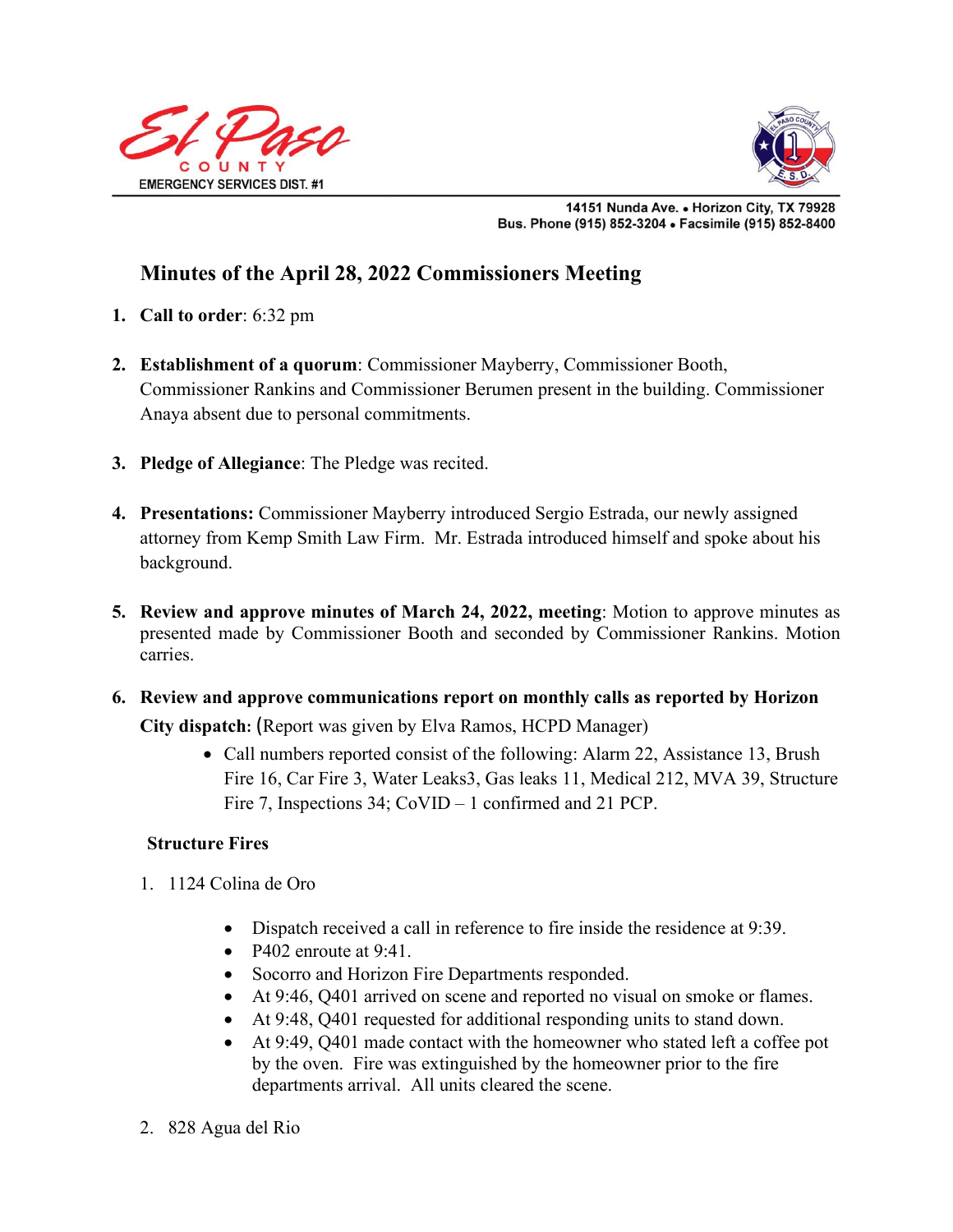- At 9:52, dispatch received a call in reference to flames and smoke inside the residence. The homeowner advised the fire started in the living room.
- $\bullet$  O401 enroute 9:53.
- Horizon, Clint and Socorro Fire Departments responded.
- An El Paso Sheriff's Office deputy arrived on scene at 9:57 and reported the mobile home was fully engulfed.
- $Q401$  on scene at 10:02.
- Fire under control 10:13.
- At 10:13, a fire investigator was requested to respond.
- The fire was extinguished, and fire crews cleared the scene at 12:14.
- 3. Agua del Rio/Laguna Azul
	- Dispatch received a call in reference to a mobile home on fire at 19:28. Fire crews had previously responded during the morning to the same location (828 Agua del Rio).
	- Q401 enroute 19:31.
	- Horizon, Clint, and Socorro Fire Departments responded.
	- At 19:37, RT207 requested for responding units to stand down. They would be hitting hot spots.
	- At 19:50, fire was extinguished.
	- RT207 and P201 cleared the scene at 20:04.
- 4. 1017 Summer House
	- Dispatch received a call in reference to a two story house under construction on fire at 16:44.
	- RT405 enroute  $16:45$ .
	- Horizon, Clint, and Socorro Fire Departments responded.
	- **RT405** on scene at 16:53 and reported to not have a visual on smoke or flames.
	- At 16:55, RT405 requested for all responding units to stand down.
	- At 16:57, RT405 reported the fire was extinguished by workers on site. RT405 would remain on scene to hit hot spots.
	- A fire investigator was requested to respond.
	- At 18:34, all units cleared and the scene was turned over to the fire investigator and an El Paso Sheriff's Office deputy.
- 5. 765 Jonespoint
	- Dispatch received several calls in reference to fire and smoke inside the residence at 14:57. Callers advised the fire was quickly spreading.
	- CH401 enroute 15:00.
	- Horizon, Clint and Socorro Fire Departments responded.
	- CH401 on scene  $15:08$ .
	- CH401 reported fire would be in reference to a medium size brush fire not a structure fire.
	- Fire contained 15:09.
	- Fire under control 15:18.
	- Fire out  $15:22$ .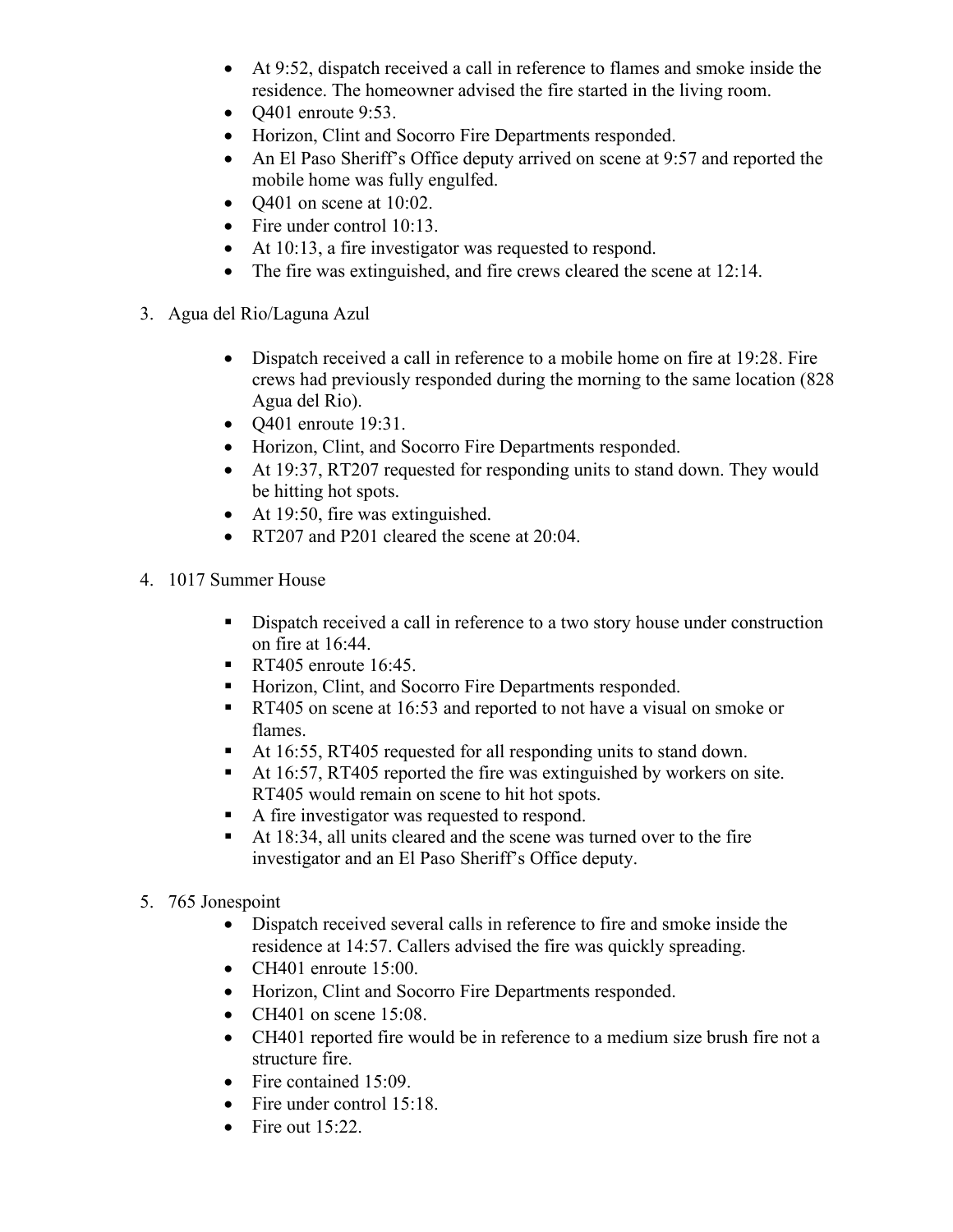- All units cleared at 15:35 and the scene was turned over to the El Paso Sheriff's Office deputy.
- 6. 14221 Desert Sky
	- Dispatch received a call in reference to a vacuum on fire inside the garage at 17:12.
	- P402 enroute  $17:14$
	- Horizon and Socorro Fire Departments responded.
	- RT401 on scene 17:19.
	- At 17:20, RT401 requested for responding units to stand down.
	- All units cleared the scene at 17:50.

## 7. 13060 Barnard

- Dispatch received a call in reference to a mobile home on fire at 1:13.
- P403 enroute 1:15.
- Horizon, Tribal and Socorro Fire Departments responded.
- At 1:17, an El Paso Sheriff's Office deputy reported the mobile home was fully engulfed.
- At 1:22, P403 arrived on scene and reported a fully engulfed trailer box.
- Water on fire 1:29.
- A fire investigator was requested to respond at 1:39.
- Fire knocked down at 1:39.
- Fire under control 1:46.
- Fire out  $2:02$ .
- The fire was extinguished and all units cleared at 3:55.

#### **Structure Fires out of District**

- 1. Pinto Pony/ Indian Wells (Montana Vista)
- 2. 10212 Haynes (Socorro)
- 3. 12768 Veta Rica (Montana Vista)

Motion to approve report was made by Commissioner Berumen and seconded by Commissioner Rankins.

- **7. Review and approve Chief's report on run volume, stipend, training, fleet, personnel, fire response, building construction and additional fire information:** (Report given by Chief Menendez)
	- **Calls for the month of February**: 294
	- **Calls for the year 2022**: 1378
	- **Stipend**: \$57,633.34
	- **Hours:** 4,512.63
	- **Fire Marshal Office:** TCOLE audit conducted, and one discrepancy was noted. Fingerprints were missing for one of the LEO (Law Enforcement Officers) in the binder. Now working on getting everyone TCIC (Texas Criminal information center) and NCIC (National Criminal information center) access. This is a requirement for TCOLE. Fire Marshal Guillen is working on this process. We have also had an uptake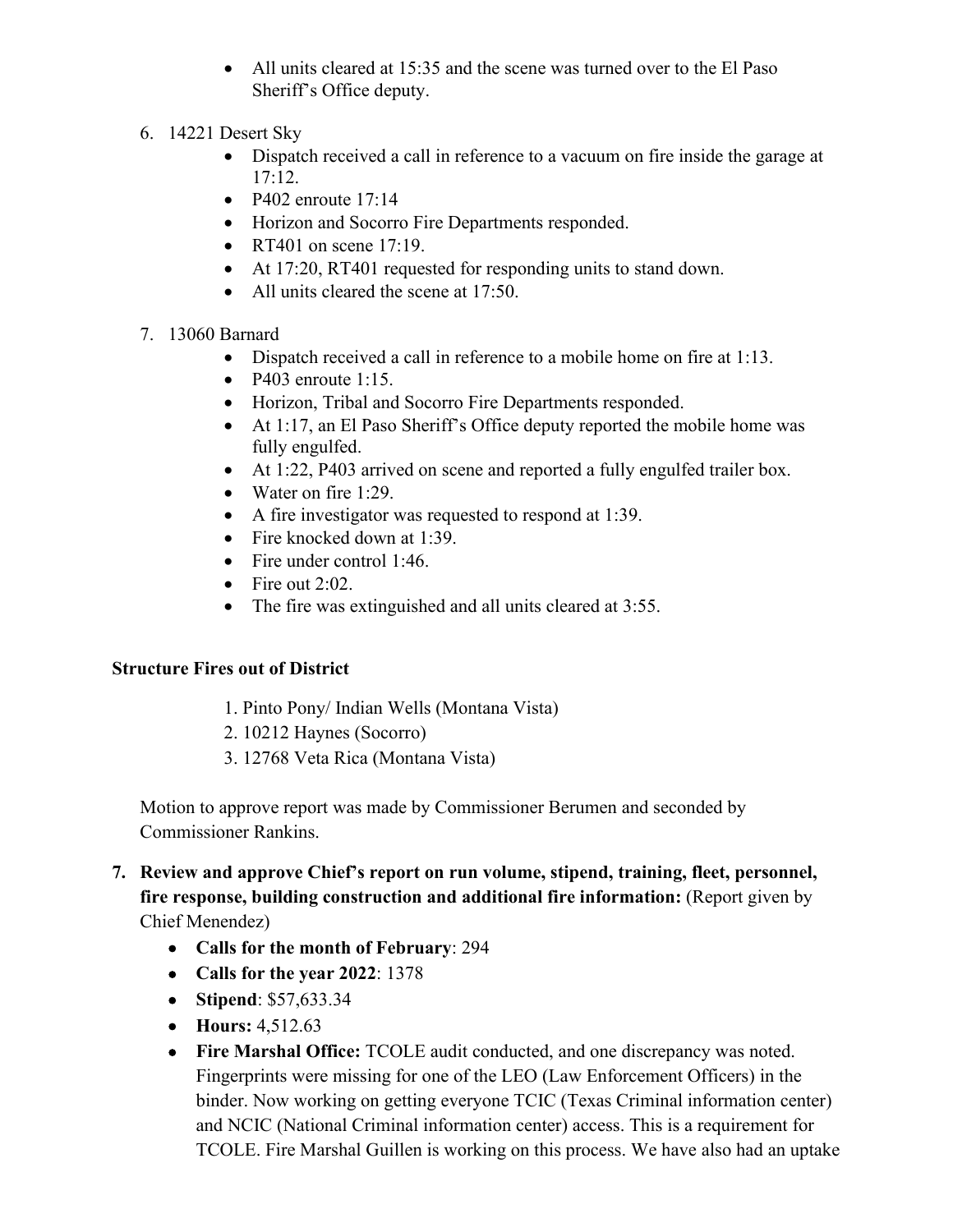in investigations caused by a rash of fires we have been having. Short term goal, I will be proposing a new division in FMO, that being investigations. Time frame not set as of yet.

- **Training**: Finished the anti-harassment training for all personnel.
- **CoVID 19:** No personnel out on leave.
- **Fleet**: R405 received a new alternator, seems to be working good. P402 had its driver side rear compartment door taken off while driving out the bay. Disciplinary action pending, waiting on investigation results and disposition from Assistant Chief Ames. Unit is back in service as of 4-26-22. Will be traveling to Wisconsin for the preconstruction of the Tiller. 4 members will be attending to assist with the specification. When we do the final 9 to 12 months from now, I will be asking one board member to attend.
- **Personnel**: We have one new member that has started and had one resign. The Fire department staffing table is now at 58 our max is 75.
- **Response**: See communications report for fires.
- **Special Operations:** Had one drone call out but was cancelled prior to arrival.
- **HQ:** Met with committee on April 26, and we are ready to move forward to the bid process, item on the agenda.
- Misc.: Submitted letter to the Congress women Escobar for a proposed roadway that would aid in our response within our jurisdiction. Met with a city representative about the future growth of El Paso and what direction they are growing and annexing. As of not the 5 to10 year plan does not show the city of El Paso moving our direction with regards to annexation.

Commissioner Mayberry asked if the sensor in the cab of the truck for P-402 alerted the crews that the compartment door was open. The Chief stated that the sensor was not working but it is on the list of repairs to be performed; however, due to the age of the truck it might not be able to be fixed. Commissioner Berumen asked that the Chief gets as much information about the size of our bay when putting together the specifications for the new Tiller. Motion to approve report as given made by Commissioner Berumen and seconded by Commissioner Booth. Motion carries.

- **8. Review and approve Fire Marshal's report on operational & construction permits, annual fire safety inspections, new building construction, personnel, training miscellaneous activities & information:** (Report given by Assist. Fire Marshal Franco)
	- **Construction and Operational Permits:** Detailed report from QuickBooks was presented to the Board

|              | Jan | Feb | Mar | Apr | May | Jun | Jul | Aug | <b>Sep</b> | Oct | <b>Nov</b> | <b>Dec</b> | 2022 Ttl | 2021 Ttl. | 2020 Ttl. |
|--------------|-----|-----|-----|-----|-----|-----|-----|-----|------------|-----|------------|------------|----------|-----------|-----------|
| Construction | 13  | 47  | 21  |     |     |     |     |     |            |     |            |            | 81       | 328       | 309       |
|              |     |     |     |     |     |     |     |     |            |     |            |            |          | $-247$    |           |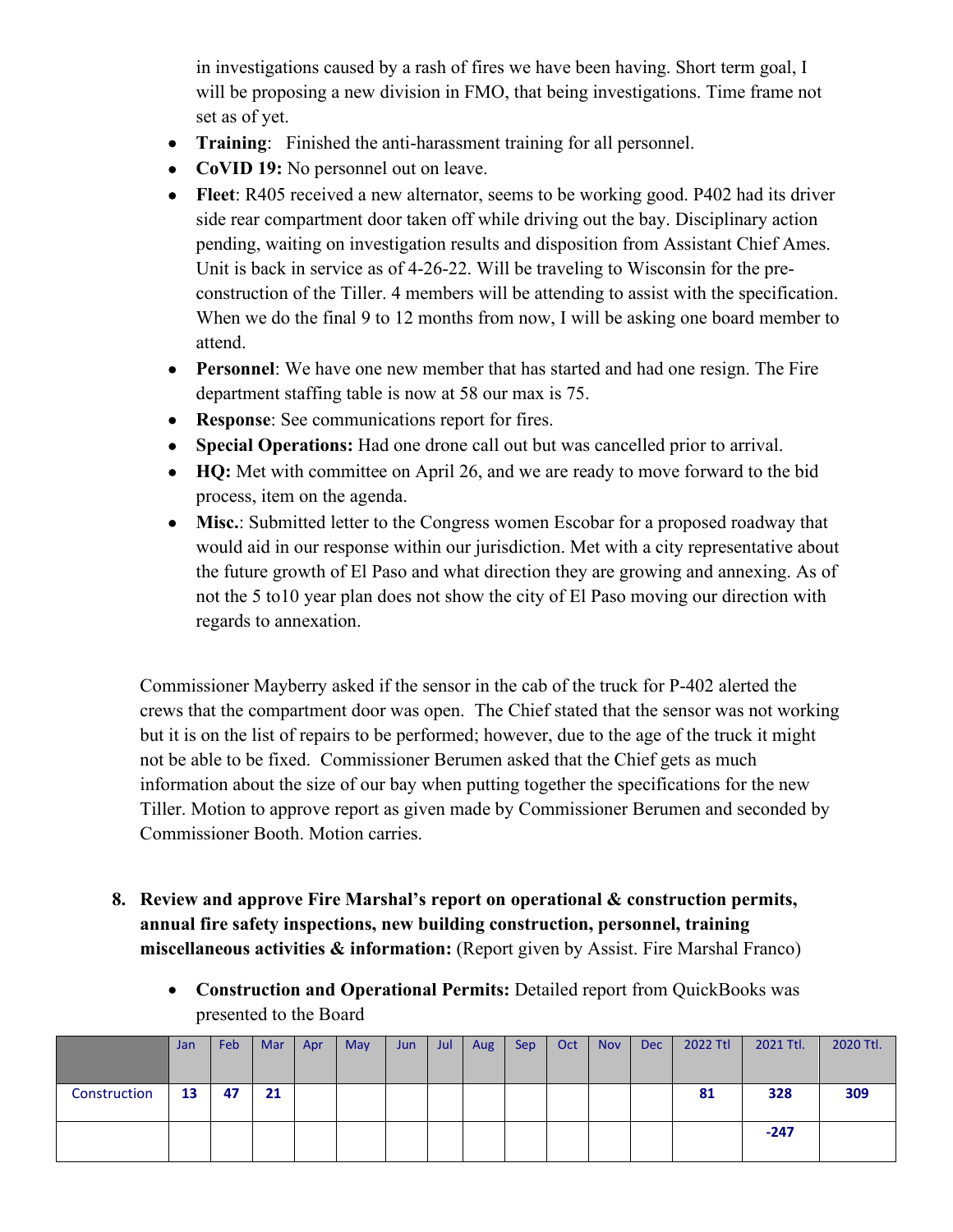## • **Annual Fire Safety Inspections**

- $24 =$  FMO Annual Fire Safety Inspections for March 2022, as per Emergency Reporting (Report #001764)
- $\bullet$  0 = Stop Work Orders
- **New Building Construction**
- FMO is continuously working with on-going projects:  $\#4\%$  = Completed; UR=Under Review; PR=Permit Released; Comms=Communicating
	- $\circ$  SISD Combo School = 90%
		- Phase I-Elementary
	- $\circ$  Cracker Barrel = 65%
	- $\circ$  Stonelake Logistics = UR
	- o New Permanent Firework Bldg.
	- o New Shop Ctrs. Everywhere
	- o New Warehouses Near ELP-1
	- o New Apartment Complexes
	- o Residential Communities
	- o Fire Protection Systems
	- o Fire Hydrant distribution
	- o Asst. Tenant Improvements
- **Personnel**
	- DFM Raul Hernandez started 03/28/2022 and is adjusting to our ESD performance measures.
	- DFM Rodriguez is back from Medical Leave.
	- I will be requesting an additional FMO deputy for our up-coming budget.

# • **Training**

- AFM Franco continues his EPCC LETA. He is at the end of his Phase 3 Training…
- FM Guillen & Ch401 attended an Event Risk Mgmt. Training as part of our TCFP CE's

# • **Miscellaneous Activities & Information**

- Ch. Menendez & Katherine are still working on the final details for temporary FMO office…
- Looking forward to our newly assigned F150 Responder (new FMO vehicle)… Delayed delivery.
- As a Building Committee Member, we are meeting frequently...
- **Future Events**
	- FM Guillen & DFM Ornelas will attend a Homemade Explosives Training as part of our TCOLE CE's
		- o Scheduled for 06/21 @ El Paso 911 Regional Command
	- FM Guillen & DFM Moreno will attend the 2022 TXFMO Conference as part of our TCFP CE's
		- o Scheduled for 10/24 thru 10/28 in San Marcos, TX.

There was discussion on the Stonelake Eastlake project and that 10% of Building #6 is in our district and 10% of Building #5 is in ESD #2s District. For FMO purposes ESD #1 will be handling all of Building #5 and ESD #2 will be handling all of Building #6.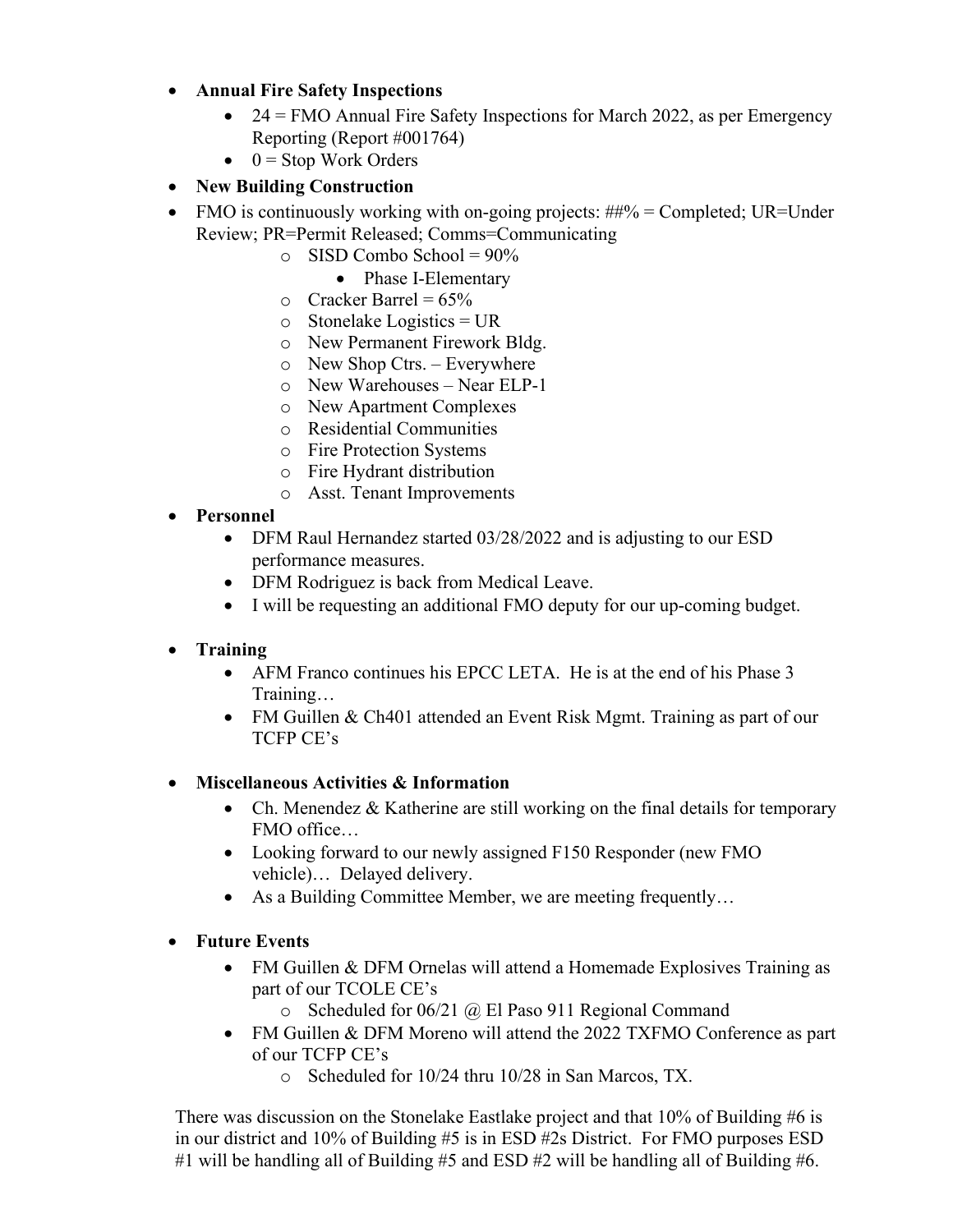Administrator Ames asked that in the future we have a discussion about how this building will be Districted for Sales Tax and Property Tax purposes. Commissioner Booth thanked Fire Marshal Guillen for his flexibility and professionalism in working with the Contractors and ESD #2 for this project. Commissioner Berumen asked if we need a PSA regarding permitting for new Construction. Motion made to approve report as given by Commissioner Booth and seconded by Commissioner Rankins. Motion Carries

**9. Discussion and take action on Quarterly financial report: (**Report was given by Administrator Ames)

|                                   | <b>3rd Quarter</b><br>01-01-22 to 03-31-22 | Percentage        | 3rd Quarter<br>01-01-21 to 03-31-21 |
|-----------------------------------|--------------------------------------------|-------------------|-------------------------------------|
|                                   |                                            |                   |                                     |
| <b>ESD Income</b>                 |                                            |                   |                                     |
| <b>Budgeted Tax Collection</b>    | \$3,885,061.43                             |                   |                                     |
| <b>Actual Collection</b>          | \$3,814,737.25                             | 98.19%            | 99.68%                              |
| <b>Difference</b>                 | $-570,324.18$                              |                   |                                     |
|                                   |                                            |                   |                                     |
| <b>Expense</b>                    |                                            |                   |                                     |
| <b>ESD Budgeted Amount</b>        | \$4,045,913.06                             |                   |                                     |
| <b>ESD Budget Spent</b>           | \$2,211,505.25                             | 54.70%            | 55.79%                              |
| <b>Remain ESD Budget</b>          | \$1,834,407.81                             |                   |                                     |
|                                   |                                            |                   |                                     |
| HFD Budgeted Amount               | \$682,877.49                               |                   |                                     |
| <b>HFD Budget Spent</b>           | \$233,806.24                               | 16.90%            | 31.73%                              |
| <b>Remain HFD Budget</b>          | \$449,071.25                               |                   |                                     |
|                                   |                                            |                   |                                     |
| <b>Total Budgeted Amount</b>      | \$4,728,790.55                             |                   |                                     |
| <b>Total Operating Spent</b>      | \$2,445,311.49                             | 51.70%            | 52.52%                              |
| <b>Total Operating Available</b>  | \$2,283,479.06                             |                   |                                     |
|                                   |                                            |                   |                                     |
|                                   |                                            |                   |                                     |
| <b>FM Income</b>                  | \$346,767.32                               | 78.00%            | \$151,612.30                        |
|                                   |                                            | Inc. \$195,155.02 |                                     |
| <b>Expense</b>                    |                                            |                   |                                     |
| <b>Budgeted Amount</b>            | \$660,224.71                               |                   |                                     |
| FM Budget Spent                   | \$248,207.48                               | 37.60%            | 28.46%                              |
| Remaining Budget \$\$             | \$412,017.23                               |                   |                                     |
|                                   |                                            |                   |                                     |
| <b>Construction Account</b>       |                                            |                   |                                     |
| <b>Construction Budget Amount</b> | \$300,262.90                               |                   |                                     |
| <b>Construction Spent</b>         | \$39,982.37                                |                   |                                     |
| <b>Construction Remaining:</b>    | \$260,280.53                               |                   |                                     |
|                                   |                                            |                   |                                     |
| <b>ESD Reserve Balance:</b>       | \$1,029,201.23                             |                   | \$517.84 Earnings                   |
|                                   |                                            |                   |                                     |
| <b>Sales Tax Balance:</b>         | \$849,218.67                               |                   |                                     |

Commissioner Rankins asked why HFD has not spent as much of their budget this year as the had this time last budget year? Through wise spending, improved employee scheduling the cost of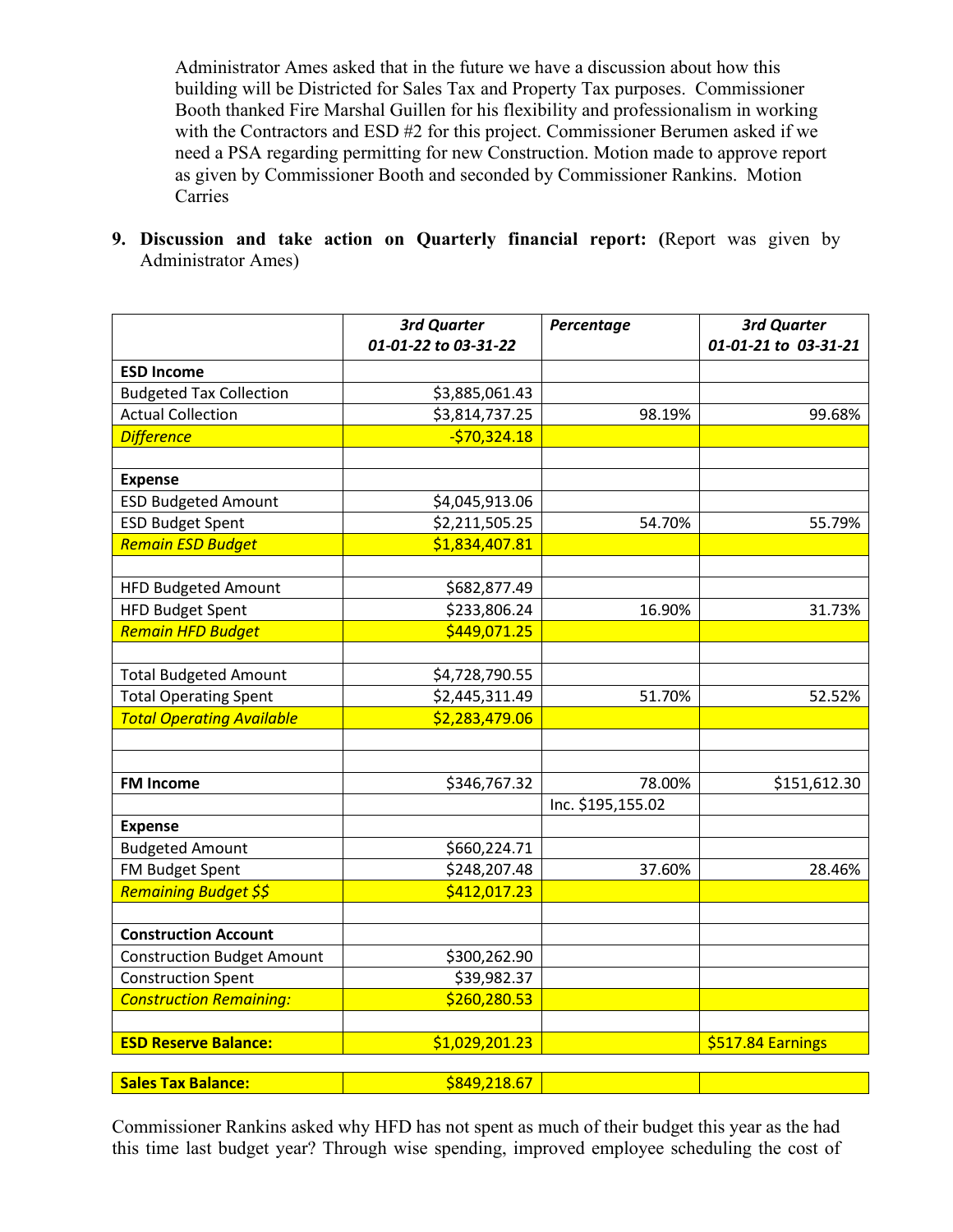operations has not been as much as in the previous year thus far. Motion to accept report as given made by Commissioner Rankins and accepted by Commissioner Booth. Motion carries

- **10. Discussion and take action on Social Media Policy:** Administrator Ames presented the Social Media Policy that was written by Admin staff and reviewed and modified by HR and Legal. There will training for personnel on this policy once approved. Commissioner Rankins stated that the formatting of the policy seemed awkward, she also expressed concerns over the inability for employees to post their pictures with our logos as well as themselves at the station. Chief Menendez, HR and legal explained the reasoning behind that. Commissioners are asking for additional time to review the policy as well. Chief Menendez is requesting that the item be tabled, and that the Administration staff and two Commissioner meet to further review the policy and represent it at the next Commissioners meeting. Motion to table made by Commissioner Berumen and seconded by Commissioner Rankins. Motion carries.
- **11. Discussion and take action on SOP for Auctioning of equipment:** This policy is to set the parameters of selling items at auction once they have been surplused. This policy was reviewed and edited by legal. Motion to approve policy as presented made by Commissioner Booth and seconded by Commissioner Rankins. Motion carries.
- **12. Discussion and take action on ESD Headquarters Construction project:** Chief Menendez stated that the building committee met on 04-26-22 along with Luis Flores from the City of El Paso. The building Committee has completed the process of determining the spaces and room sizes making the building 33,000 sq ft. The committee discussed the going rate for construction. No action required. Motion to table made by Commissioner Booth and seconded by Commissioner Rankins. Motion carries.
- **13. Discussion and take action on bidding for architect services for ESD headquarters:** Chief Menendez is asking the board to move to the next step of putting out a bid for Architect services. If we find the cost of the building is too high we can build the building in phases in if it is too much to bare all at once. Administrator Ames will work with legal to complete the bidding process and the Board will be advised of the progress and a meeting will be set up to open the bids once received. Motion to advertise for Architect bids made by Commissioner Booth and seconded by Commissioner Rankins. Motion carries.
- **14. Discussion and take action on ESD employee Health Insurance plan renewal:** Administrator Ames presented the Health Care plans to include dental and vision for the upcoming enrollment period. Three options for the health Insurance were presented along with one employer paid dental plan and one employee paid vision plan. A spreadsheet with cost comparisons of the plan options was also presented. The vision and dental plan will be an addition as, the ESD does not currently offer these plans. There was discussion about the pros and cons of the plans and the need to provide a comprehensive insurance plan to our employees. Commissioner Rankins made a motion to approve Option 1 for health care to add an Employer paid dental plan and an employee paid vision plan and to allow Administrator Ames to sign the renewal as the ESD Plan Administrator. Motion was seconded by Commissioner Booth. Motion carries.
- **15. Discussion and take action on Surplus Equipment:** Motion to delete made by Commissioner Berumen and seconded by Commissioner Booth. Motion carries.
- **16. Discussion and take action plans review table for FMO:** Motion to table made by Commissioner Booth and seconded by Commissioner Rankins. Motion carries.